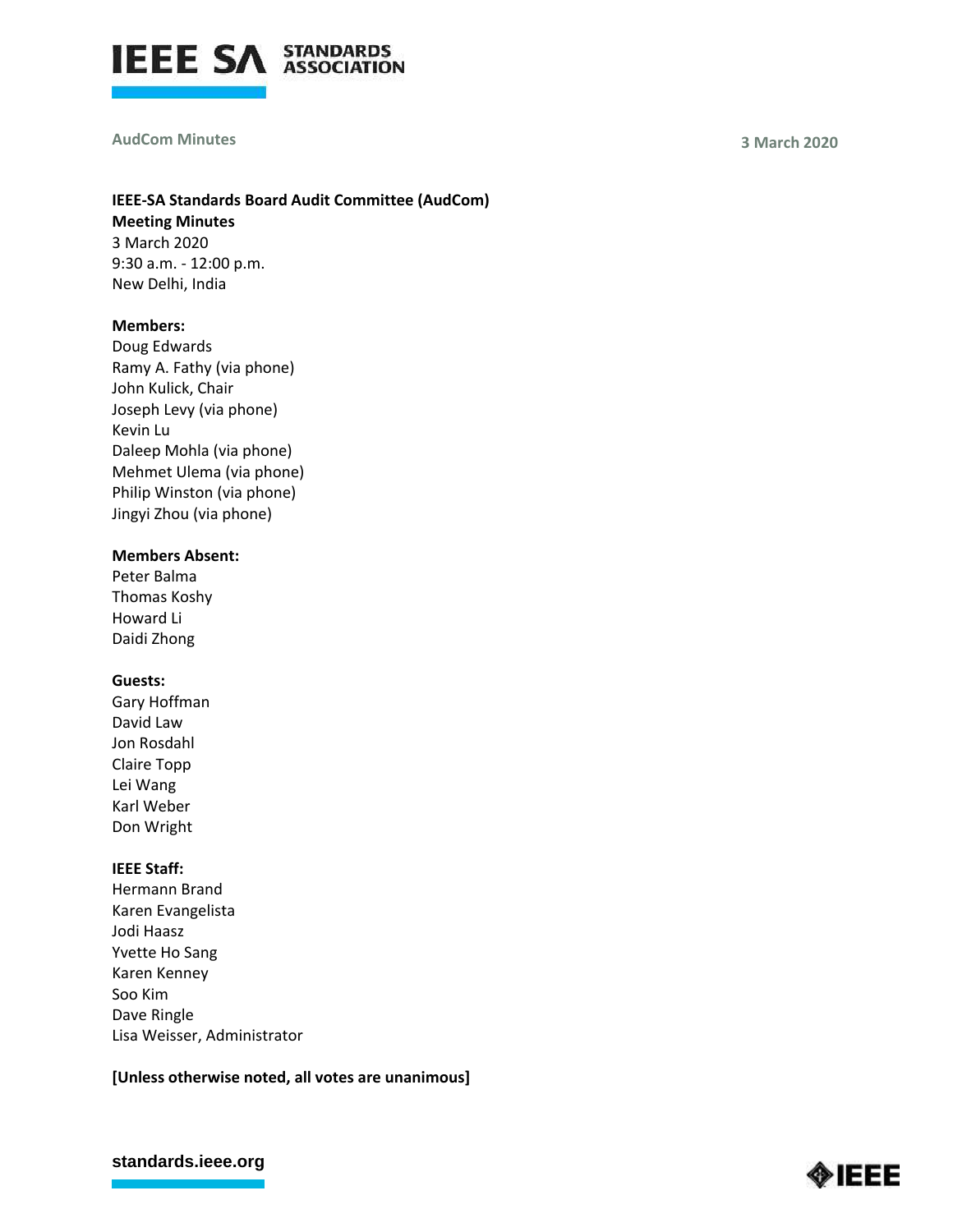### **1. CALL TO ORDER AND INTRODUCTIONS**

Chair Kulick called the meeting to order at 9:37 a.m. due to late arrivals. There was a round of introductions.

### **2. REVIEW AND APPROVAL OF THE AGENDA**

Chair Kulick asked if there were any additions, deletions, or alterations to the published agenda. There were none.

**A motion was made (Lu) and seconded (Edwards) to approve the 3 March 2020 AudCom meeting agenda. The motion was unanimously approved.**

#### **3. APPROVAL OF MINUTES FROM THE 17 DECEMBER 2019 AUDCOM MEETING**

**A motion was made (Edwards) and seconded (Lu) to approve the minutes of the 17 December 2019 AudCom meeting. The motion was unanimously approved.**

#### **4. P&P REVIEW**

### **4.1 Status of Continuing Standards Committee P&P Review**

4.1.1 C/LM - Phil Winston, Jingyi Zhou

There are still open comments from the checklist that have not been addressed and the P&P will continue under review and move to the June 2020 AudCom agenda.

4.1.2 MTT/SCC - Mehmet Ulema, Doug Edwards

### **Motion: To recommend acceptance of the MTT/SCC P&P. Upon vote, the motion passed.**

4.1.3 SASB/SCC21 - Howard Li, Mehmet Ulema

There are still open comments from the checklist that have not been addressed and the P&P will continue under review and move to the June 2020 AudCom agenda.

### **AI: Mehmet Ulema will follow up with the SCC21 chair about the review.**

#### **4.2 Status of New Standards Committee P&P Review**

4.2.1 CES/DFESC - Doug Edwards, Phil Winston

#### **Motion: To recommend acceptance of the CES/DFESC P&P. Upon vote, the motion passed.**

Following the outcome of this review, AudCom discussed item 6.1.1 on the agenda.

4.2.2 IAS/IPCSD - Kevin Lu, Thomas Koshy

### **Motion: To recommend acceptance of the IAS/IPCSD P&P. Upon vote, the motion passed.**

# **[standards.ieee.org](http://standards.ieee.org/)**

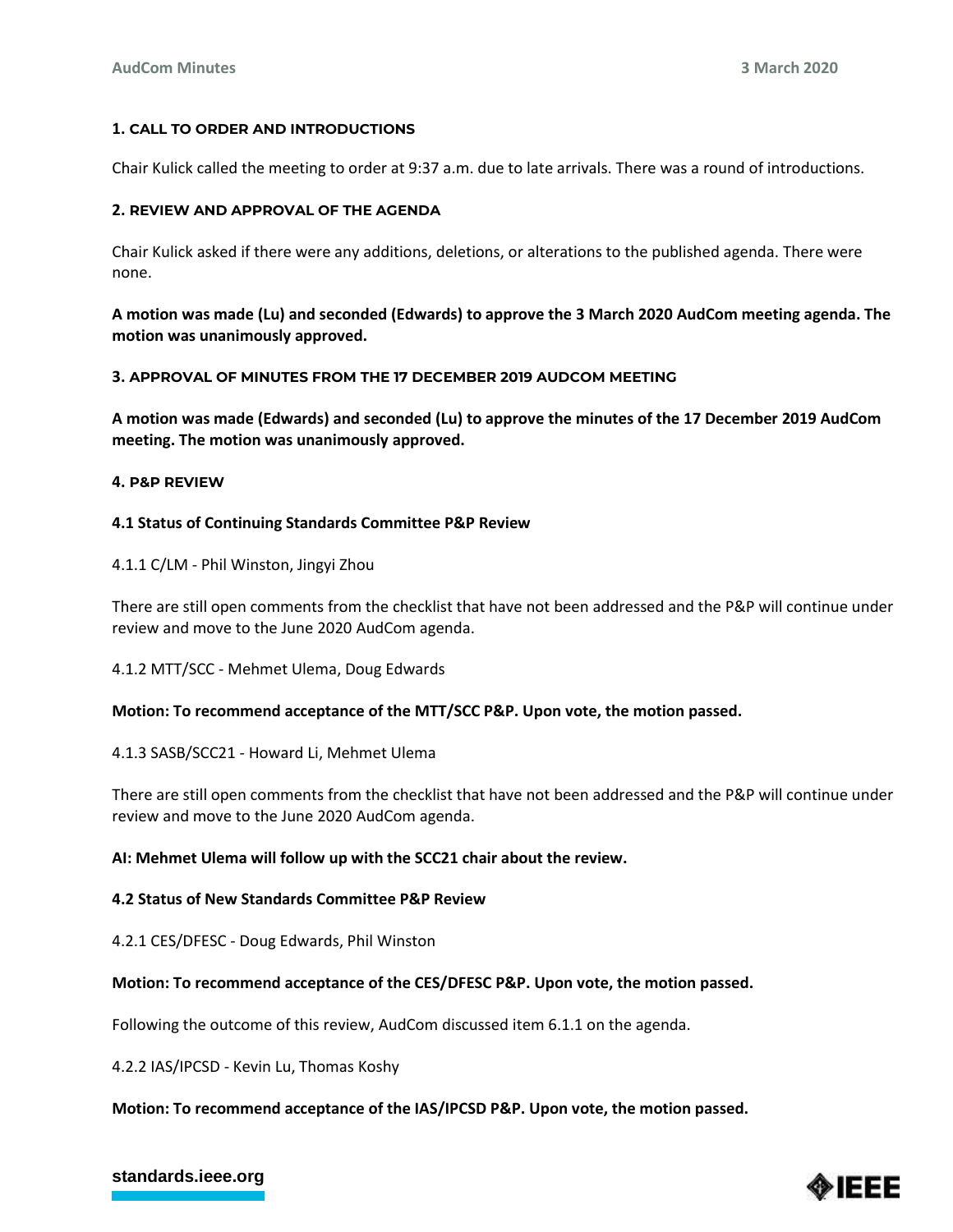Following the outcome of this review, AudCom discussed item 6.1.2 on the agenda.

4.2.3 SMC/SC - Jingyi Zhou, Ramy A. Fathy

This P&P review began close to the AudCom meeting and it will continue and move to the June 2020 AudCom agenda.

### **4.3 Status of Continuing Working Group P&P Review**

4.3.1 PE/TR/Stds-WGC57.12.80 - (Common - all PE/TR Individual Working Groups) - Jingyi Zhou, Daleep Mohla

The recommendation for this P&P was to deem it without issue, but the checklist was uploaded very close to the AudCom meeting and the recommendation was deferred until the June 2020 AudCom meeting. (See discussion under New Business.)

4.3.2 BOG/CAG/BCE\_WG - John Kulick, Howard Li

There are still open comments from the checklist that have not been addressed and the P&P will continue under review and move to the June 2020 AudCom agenda.

4.3.3 VT/RTSC/WG\_2 - Thomas Koshy, Mehmet Ulema

### **Motion: To deem without issue the VT/RTSC/WG\_2 Working Group P&P. Upon vote, the motion passed.**

4.3.4 SASB/SCC14/P945\_wg - (Common - all SASB/SCC14 Individual WGs) - Daleep Mohla, Phil Winston

**Motion: To deem without issue the SASB/SCC14/P945\_wg - (Common - all SASB/SCC14 Individual WGs) Working Group P&P. Upon vote, the motion passed (7 approve, 0 disapprove, 1 abstain [Edwards]).**

### **4.4 Status of New Working Group P&P Review**

4.4.1 DEI/SC (Common - all DEI/SC Individual WGs) - Doug Edwards, Joseph Levy

There are still open comments from the checklist that have not been addressed and the P&P will continue under review and move to the June 2020 AudCom agenda.

4.4.2 PE/T&D (Common – all PE/T&D Individual WGs) - Daleep Mohla, Daidi Zhong

This P&P was received close to the AudCom meeting and the review will continue and move to the June 2020 AudCom agenda.

### **5. OLD BUSINESS**

### **5.1 Action Item Review - Lisa Weisser**



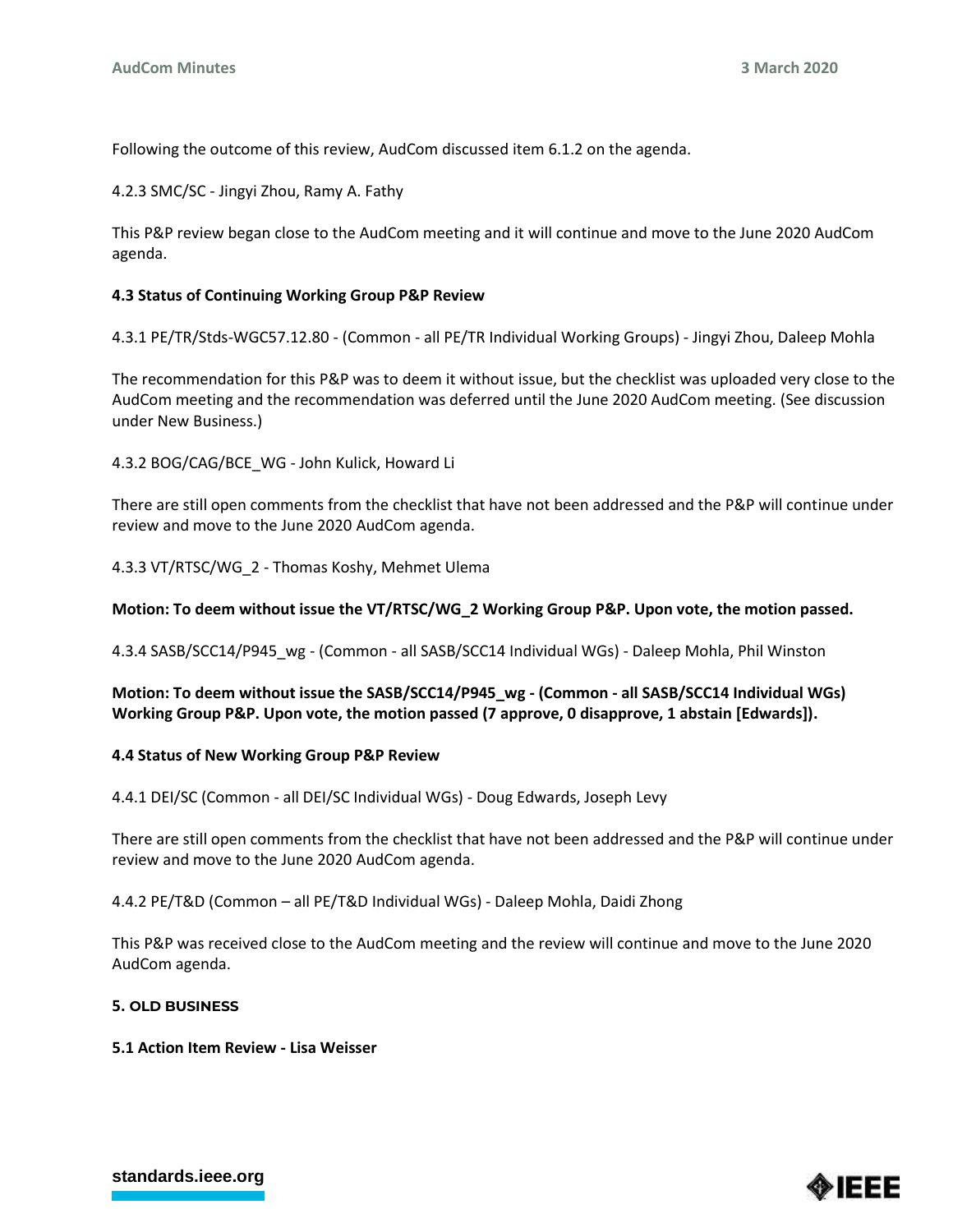Lisa Weisser reported that no action items carried over from prior AudCom meetings.

# **5.2 Update on P&Ps Due in 2020**

Lisa Weisser displayed the list of Standards Committees with P&P expiring at the end of 2020 that have not yet submitted an updated P&P document to AudCom. She also displayed the list of Standards Committees with P&P that were recently accepted that have not yet submitted Working Group P&P for review by AudCom. She mentioned that staff will continue to work with these committees to help get the documents submitted to AudCom.

# **5.3. AudCom Baselines Ad Hoc Update**

Chair Kulick acknowledged the work that has already been done by the AudCom Baselines ad hoc. The ad hoc is continuing into 2020 to incorporate relevant Open Source content. The draft Open Source Maintainers Manual was recently received. The ad hoc will continue to work quickly and thoroughly to ensure consistency across all versions of the baselines. The ad hoc was re-formed, with some additional members, and the current membership includes: Peter Balma (Chair), Doug Edwards, Ramy A. Fathy, Jonathan Goldberg, Jodi Haasz, Yvette Ho Sang, John Kulick, Joseph Levy, Howard Li, Daleep Mohla, Dave Ringle, Mehmet Ulema, Phil Winston, Daidi Zhong, Jingyi Zhou, and Lisa Weisser.

# **6. NEW BUSINESS**

# **6.1 Request for Standards Committee Recognition**

**6.1.1 IEEE Consumer Electronics Society/Digital Finance and Economy Standards Committee (CES/DFESC)**

This was discussed after agenda item 4.2.1.

**Motion: Recognize the Consumer Electronics Society/Digital Finance and Economy Standards Committee, to be abbreviated as CES/DFESC, as an official Standards Committee, in accordance with IEEE-SASB Bylaws 5.2.2. Upon vote, the motion passed.**

# **6.1.2 IEEE Industry Applications Society/Industrial Power Conversion Systems Department (IAS/IPCSD)**

This was discussed after agenda item 4.2.2.

**Motion: Recognize the Industry Applications Society/Industrial Power Conversion Systems Department, to be abbreviated as IAS/IPCSD, as an official Standards Committee, in accordance with IEEE SASB Bylaws 5.2.2. Upon vote, the motion passed.**

### **6.2 Committee member interactions/comments RE: myProject**

Committee members provided feedback on their interactions with the updated myProject. Initial feedback included: history section within the review process is not always sequential, the email alerts are not clear enough, and the need to click the menu button to initiate activities is not intuitive.